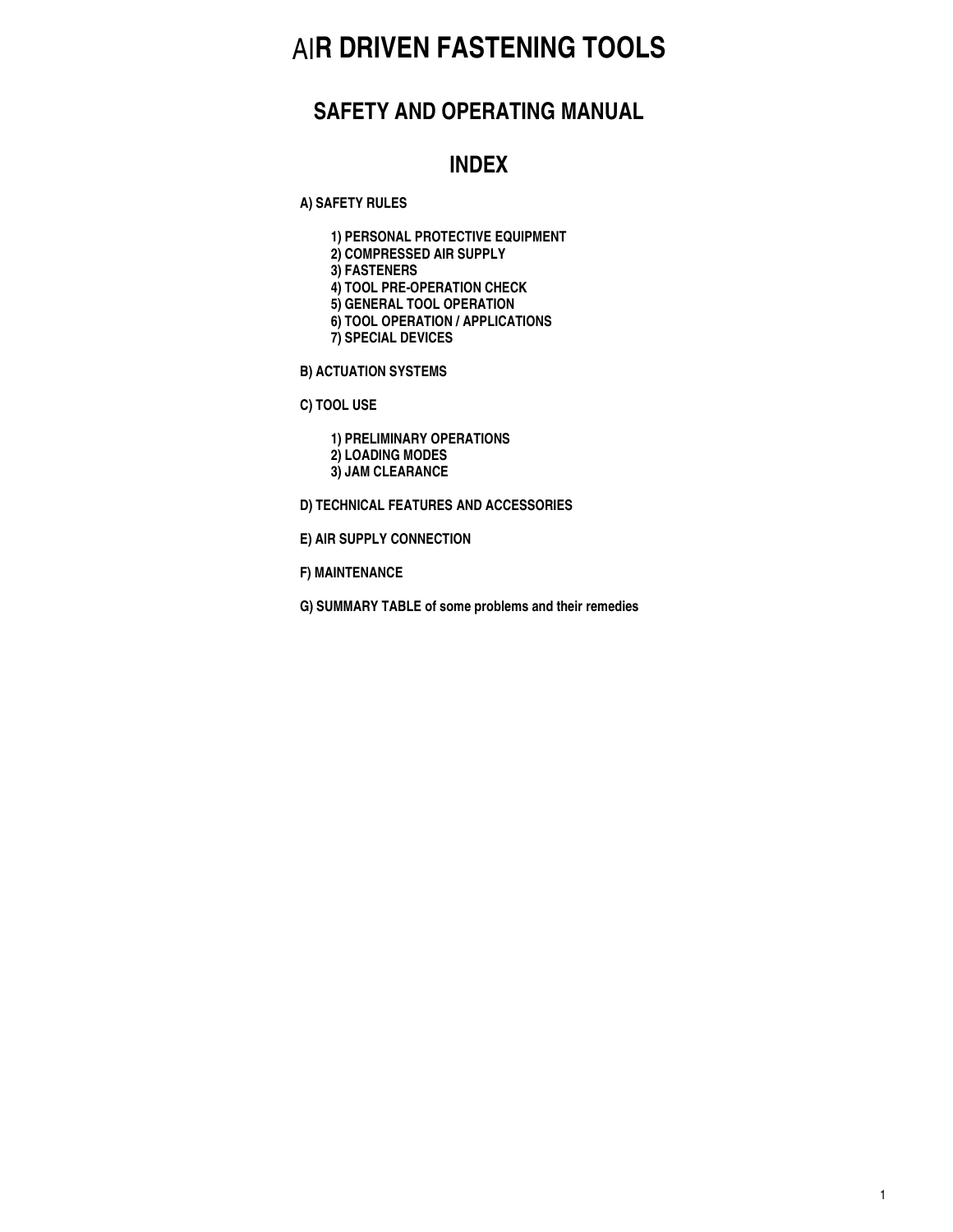### **A) SAFETY RULES**



Before attempting to load, handle, operate, adjust or service the tool, all tool operators and their immediate foremen must carefully read and become familiar with all safety precautions, operating instructions and tool labels. Always follow appropriate safety and operating precautions, and make sure bystanders and others in the work area are wearing all required personal protective equipment whenever the tool is being used.

Do not use the tool if you do not understand these instructions. Do not use tools without WARNING and/or DANGER labels on tool. If label is missing contact local distributor, the Manufacturer (see back of this manual), or call the Customer Service Desk for assistance.

#### **1) PERSONAL PROTECTIVE EQUIPMENT**

WEAR ALL REQUIRED PERSONAL PROTECTIVE EQUIPMENT NECESSARY FOR THE JOB TYPE AND APPLICATION BEING PERFORMED. Failure to wear necessary personal protective equipment may result in serious personal injury to tool operator, bystanders and others in the work area.



**1.1) ALWAYS WEAR APPROVED SAFETY GLASSES** (OSHA, ISO, EN) with side shields or other approved front and side eye protection such as goggles, when handling, operating or servicing the tool, or when working in the area where the tool is being operated. Failure to wear approved complete eye protection can result in serious injury from flying splinters, fasteners or other debris.

**1.2) WEAR HEARING PROTECTION when operating or working near the tool. Constant or repeated unprotected exposure to noise may cause permanent hearing loss.**



**1.3) WEAR APPROVED HEAD PROTECTION whenever working in an area where overhead work or the operation of other pneumatic fastening tools may pose a potential overhead hazard. Head protection should also be worn when working around scaffolding, elevated work platforms, ladders, or any other work platform that is elevated and poses a risk of injury from falling items or the operation of hand and power tools. Failure to wear approved head protection can result in serious head injury from falling tools or work materials, flying fasteners or debris, or direct head contact with power tools.**

#### **2) COMPRESSED AIR SUPPLY**



**2.1) NEVER USE COMPRESSED OXYGEN, FUELS OR OTHER GASES. Use only clean, dry regulated air to power the tool. The use of anything other than compressed air may cause the tool to explode, causing serious or fatal injuries to the tool operators and others in the work area. Tool shall not be connected to air source that potentially exceeds 200 psig of 13,7 bar.**



**2.2) NEVER EXCEED THE MAXIMUM RECOMMENDED PRESSURE for the tool. Make sure the air compressor pressure gauge is working properly, and check it frequently to make sure air pressure is properly set. Exceeding the maximum recommended air pressure can result in severe overdriving or pass-through of fasteners, and premature failure of tool components, and result in injury from flying fasteners or other debris.**



**2.3) Make sure MINIMUM AIR PRESSURE delivered to tool is ADEQUATE to drive fasteners being used. Allowing tank pressure to run down to a pressure lower than that needed to drive a fastener can result in increased tool recoil.**



**2.4) USE ONLY A MALE FREE FLOW TYPE of pneumatic quick-disconnect coupling on the tool, so that no compressed air is trapped inside the tool housing when the air hose is disconnected. Never use a female coupling, or any other type of fitting that prevents air in the tool housing from being discharged when the air hose is disconnected. Trapping air inside the tool may permit the tool to unexpectedly discharge an additional fastener after the air hose is disconnected, resulting in serious injury to tool operator, service personnel or bystanders.**

**2.5) HOSES AND FITTINGS must have a minimum working pressure rating of 150 psig (10.3 bar) or 150% of the maximum pressure, whichever is higher. Normal wear and tear can weaken hoses and fittings, and cause premature failure and sudden air pressure drops, resulting in increased tool recoil.**

#### **3) FASTENERS**

**3.1) ALWAYS USE FASTENERS of the type, dimensions and tolerances SPECIFIED FOR THE TOOL model being used. Using incorrect or improperly sized fasteners can cause jamming, cutting or separation of the fastener head, and/or loss of fastener control during driving, and result in risk of injury from flying fasteners or fastener debris. Contact the Customer Service Desk for assistance for the location of your nearest authorised fastener distributor.** 

**3.2) ALWAYS CHECK THE TOOL FOR FASTENERS BEFORE RELOADING when changing fastener sizes. Using the wrong fastener length can cause increased tool recoil, excessive work piece penetration and splitting, the possibility of complete fastener pass-through, and result in injury to operator and bystanders from flying fasteners or other debris.**

#### **4) TOOL PRE-OPERATION CHECK**



**4.1) CHECK THE TOOL BEFORE USING to make sure cap and nose screws are tightened securely. Air leakage may result in loss of drive force and increased tool recoil.**



**4.2) CHECK THE OPERATION OF TRIGGER AND WORK CONTACTING ELEMENT to ensure that it is working correctly:** 

**a) Always assume the tool contains fasteners. Tool may eject a fastener when connected to air supply; therefore, remove all fasteners from tool before connecting air. b) With tool still disconnected, make daily inspection to assure free movement of trigger. Do not use tool if trigger sticks or binds. Never clamp the trigger in a locked or operating position.**

**c) Connect empty tool to air hose and fully depress the work contacting element against a safe work piece without holding trigger. Tool must not operate.**

**d) Point empty tool in a safe direction, and squeeze trigger. Tool must not operate. e) If tool operates during above testing, disconnect the tool immediately and obtain service from your local distributor.** 



Tools with a work contacting element are marked with a raised triangle (∇) at the bottom of the tool body near the nose. A work contacting element allows the tool to be **operated only after the muzzle is pressed against the work piece. Do not use a tool with a work contacting element that: sticks or binds, is damaged or has been tampered with.** 

#### **5) GENERAL TOOL OPERATION**



**5.1) NEVER HOLD, TRANSPORT OR OTHERWISE CARRY THE TOOL WITH THE TRIGGER DEPRESSED. Disconnect the tool from the air supply if the tool must be moved to a new fastening location. Accidental or unintentional contact with the safety while the trigger is depressed may cause an unwanted or unexpected fastener discharge, resulting in serious injury to operators or others.**

**5.2) NEVER DRAG A TOOL BY THE AIR HOSE. Dragging a tool by the air hose can weaken the tool housing and cause premature housing failure, or damage the hose, air fittings, and related components. Worn and weakened tool housings can rupture under pressure, resulting in serious injury to tool operator and others.**

**5.3) ALWAYS RELEASE THE TRIGGER COMPLETELY** when the fastening operation has been completed, and do not contact or squeeze the trigger again until the tool is positioned on the intended work piece in preparation for the next fastening operation. Unintentional tool operation can result in injury to the tool operator or bystanders.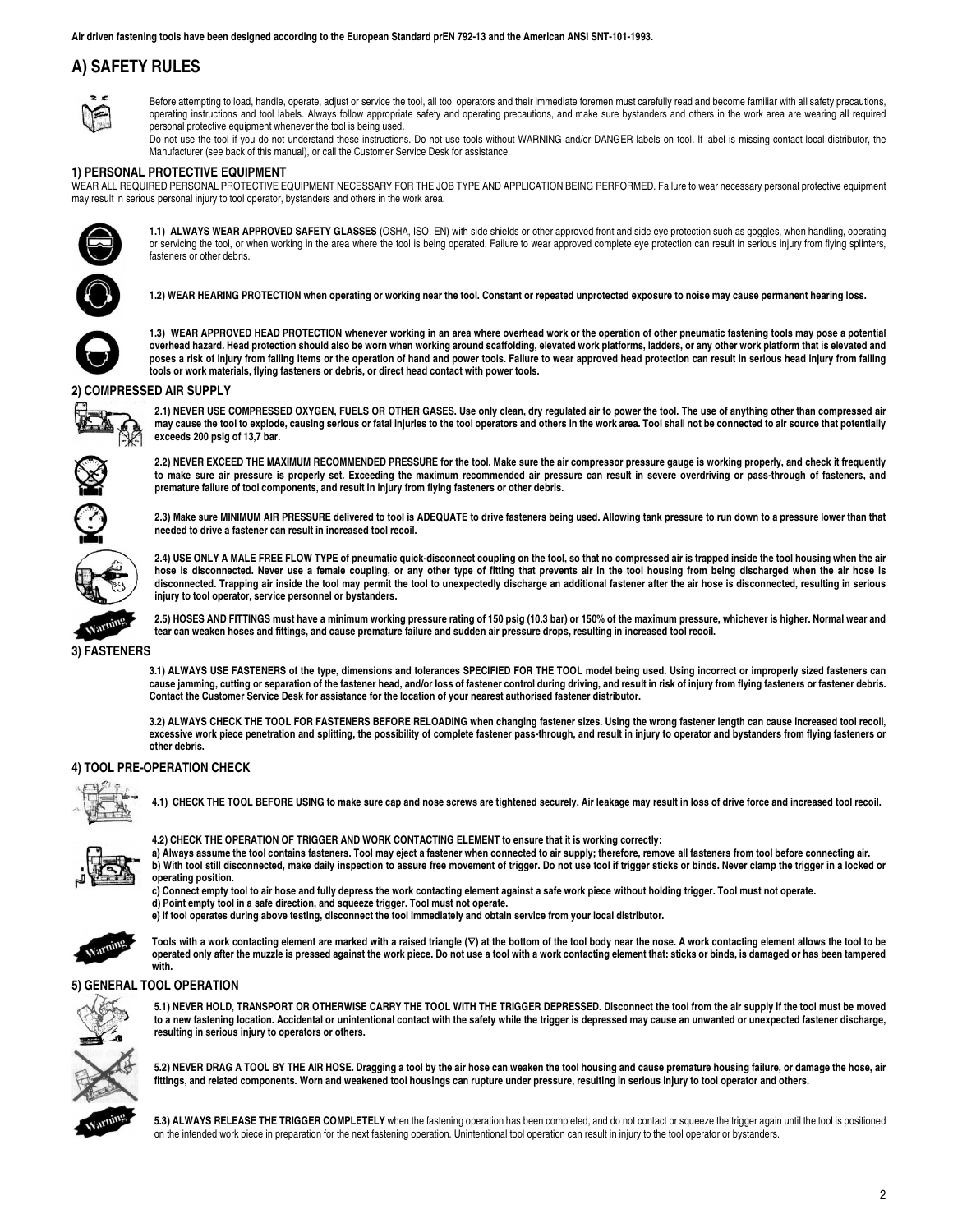

**5.4) ALWAYS KEEP THE TOOL POINTED IN A SAFE DIRECTION** away from others. Never assume the tool is empty. Always make sure that no one is in the potential path of a flying fastener, should the fastener break through the work piece and fly freely. A free flying fastener can cause serious injury or blindness to bystanders. No horseplay. Respect the tool as a working implement.

### **6) TOOL OPERATION / APPLICATIONS**



**6.1) NEVER OPERATE THE TOOL AT THE EDGE OF A WORKPIECE**. The fastener can break through or miss the work piece and fly freely, striking bystanders. Free flying fasteners can also ricochet off of hard surfaces, causing injury to others.

**6.2) NEVER DRIVE FASTENERS** into extremely hard materials or directly on top of other fasteners. The tool may recoil, or the fastener could ricochet away from the intended work piece, causing injury to the operators or bystanders.



6.3) NEVER USE THE TOOL in the presence of flammable materials or flammable vapours. A spark from the tool could ignite the flammable substance, causing a fire or explosion and injuring the tool operator or bystanders.



**6.4) ALWAYS GRIP THE TOOL HANDLE FIRMLY** to maintain control of the tool, should the tool recoil unexpectedly. Allow the tool to recoil normally to prevent the tool from being actuated again on top of another fastener, or on an unsafe area or operator body part.

**6.5) ALWAYS KEEP** hands, feet and all other body parts **AWAY** from the area being fastened. A fastener can ricochet or follow the grain of the wood when driven, allowing the fastener

**6.6) NEVER USE THE TOOL AS A HAMMER** or impact device to position the workpiece. The sudden impact could shift inner components of the tool, resulting in a fastener discharge and injury to the operator and bystanders



6.7) NEVER MODIFY OR ALTER THE TOOL in any way. Unauthorized tool modifications may create hazardous tool operation, and result in injury to the tool operator or bystanders.



**6.8) ALWAYS USE RECOMMENDED SPARE PARTS** and accessories. The use of improper parts may create a hazard, and result in injury to the tool operator or bystanders.



**6.9) ALWAYS DISCONNECT THE TOOL** from the air supply when: loading and unloading, tool is unattended, performing service or maintenance, clearing a jam, relocating the tool and/or handing the tool to another person. Unauthorized users may attempt to operate the tool, injuring themselves or others.



**6.10) ALWAYS MAINTAIN A FIRM STANCE** and secure balance when operating the tool. Never overreach or attempt to operate the tool if a sudden recoil would result in loss of balance or tool control.



**6.11) Fastener driving tools equipped with contact actuation, marked with the symbol "Do not use on scaffoldings, ladders", shall not be used for specific application for example:**

**- When changing one driving location to another involves the use of scaffoldings, stairs, ladders, or ladder alike constructions, e.g. roof laths, - Closing boxes and crates,**

**- Fitting transportation safety systems e.g. on vehicles and wagons.**

point to exit the work unexpectedly and cause injury.



**6.12) ALWAYS UNLOAD THE MAGAZINE WHEN FASTENING HAS BEEN COMPLETED and the tool has been disconnected from the air supply. Allowing fasteners to remain in the tool may result in the wrong size fasteners being used for the next fastening application to be performed. Using a tool with the wrong size fastener can result in an unexpected tool recoil, or splitting and pass-through of the fastener caused by over-driving of the fastener into the work. Unexpected recoils and free-flying fasteners can result in injury to the tool operator or bystanders.**

**6.13) Stands for mounting the fastener driving tools to a support for example a work table, shall be designed and constructed by the stand manufacturer in such a way that the fastener driving tool can be safely fixed for the intended use, thus for example avoiding damage, distortion or displacement.**

#### **7) SPECIAL DEVICES**

Tools equipped with special accessories or operating devices must be checked for proper configuration before being operated. Always make sure that all accessories and devices are functioning as indicated in the operating instructions for the device. Never attempt to operate a tool if you are unfamiliar with the type of accessory or device the tool is equipped with. Read the appropriate operating instructions, or call the Customer Service Desk for assistance.

### **B) ACTUATION SYSTEMS**

**Air driven fastening tools are available in a variety of operating modes to suit a range of operator preferences and application needs. All tool operators and their immediate foremen must fully understand the operating features of the actuation system type being used before attempting to operate tool.**

**See the schematic view of the tool for cross-reference on each of the actuation systems described below:**

#### **1) Single actuation**

Single actuation allows a fastener to be driven each time the trigger is depressed, and requires no safety yoke to be activated.

The trigger actuates the tool and must be squeezed each time a fastener is to be driven. No touch safety is present on this type of tool. This operating mode requires the immediate release of the trigger after each fastener is driven.

#### **2) Single sequential actuation**

The trigger and the safety yoke have to be operated in such a way that one single driving operation is actuated via the trigger after the tool muzzle has been applied to the driving location. Thereafter, any further driving operation can only be actuated after returning the trigger to the starting position. The safety yoke does not need to be detached from the work plane.

#### **3) Full sequential actuation**

Full sequential actuation prevents a fastener from being driven if the safety yoke is depressed while the trigger is being held in an activated position.

In this mode of operation, the safety must be depressed against the work surface before the trigger becomes functional. When the safety is depressed, the trigger can be depressed, causing a fastener to be driven. The trigger and the safety must be released after each fastener is driven. When pressing again the safety yoke against the work piece without releasing the trigger first, or when keeping the safety depressed and the trigger is released and then depressed again, the tool does not operate. This sequence (depress safety / pull trigger / drive fastener / lift tool / release trigger) must be repeated each time a fastener is to be driven.

This mode of operation is suitable for use in applications requiring precision placement of fasteners, applications involving confined areas or tight spaces that restrict manoeuvrability and prevent the operator from allowing the tool to recoil away from the work normally, or in applications where operators may need to change position frequently while making fastenings. It is also suitable for clinching operations, where the tool cannot be allowed to recoil and must be pressed down firmly against the work to clinch the fastener point.

**4) Contact actuation**

Contact actuation permits "bottom-trip" or "bounce-fire" operation while the trigger is activated, or trigger-fire operation while the safety yoke is activated.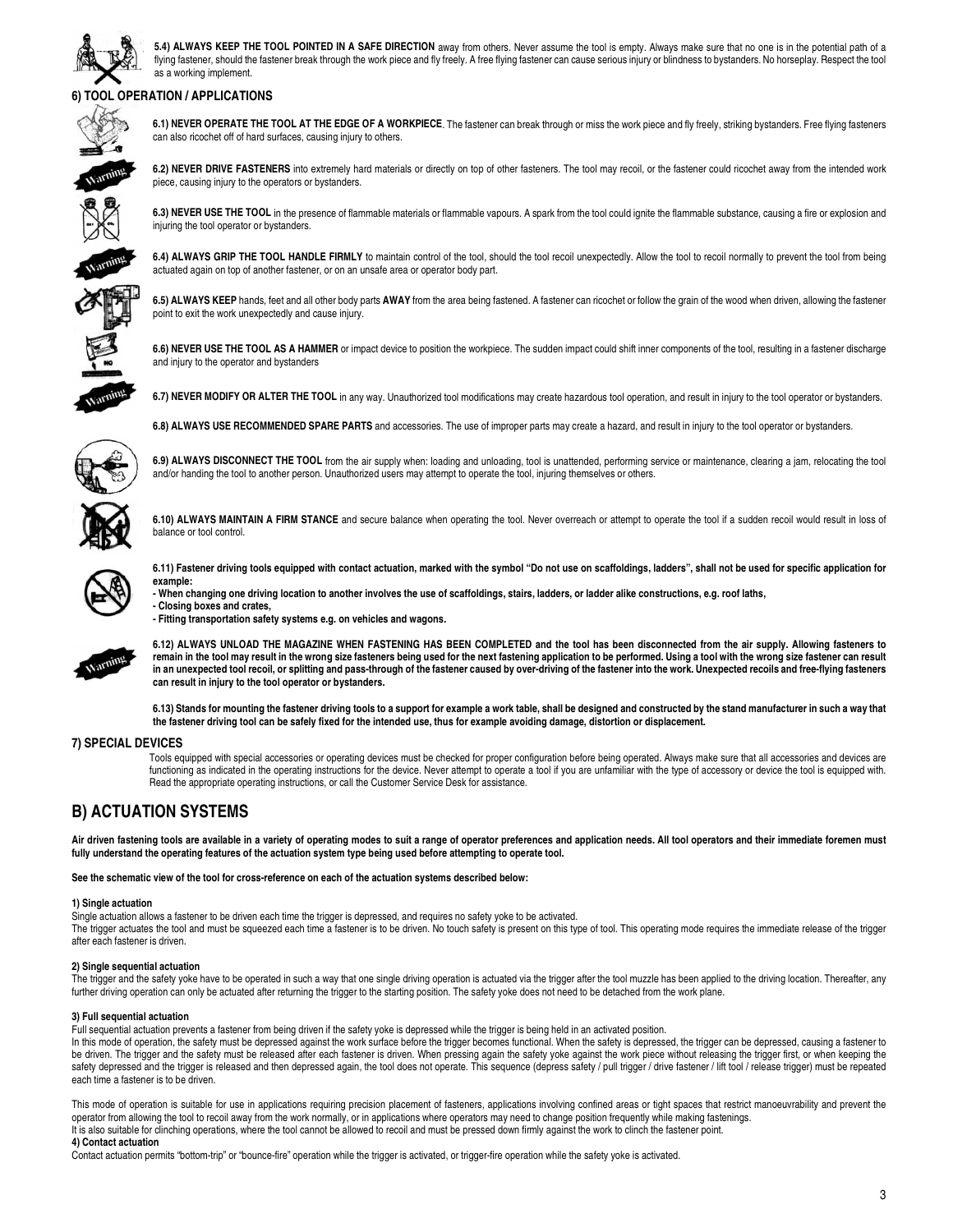In this mode of operation, both the trigger and the safety yoke have to be actuated for each fastener to be driven, but do not have to be actuated in any specific order. When this mode of operation is being used, the trigger may be held in an actuated position while the safety yoke is placed in a series of successive fastener driving positions, using a bouncing motion that utilizes the recoil of the tool to help position the tool for each successive fastener driving operation.

This mode may also be used for trigger actuation, but does not require that the trigger be released before the next fastening operation can be performed.

Contact actuation is suitable for applications requiring rapid repetitive nailing operations without precise fastener placement, such as in fastening roof and floor decking, wall sheathing, and other applications where normal tool recoil can be easily controlled and used to help place the tool for successive fastener driving.

#### **5) Continuous actuation**

In this mode of operation, the tool drives fasteners continuously as long as the trigger remains activated. This mode does not utilize a safety yoke.

#### **6) Continuous sequential actuation**

The trigger and the safety yoke must both be activated, but not in a specific order. In this mode, the tool drives fasteners as long as the trigger and the safety yoke remain activated.

#### **-) C.T./S.S. system (special device)**

This is a patented system that allows switching the tool between **Contact Trip** operation and **full sequential** operation (**S**ingle **S**hot), as required for the type of application being performed.

To place the tool in Contact Trip (bottom-trip / bounce-fire) mode, pivot the red actuator cap located just below the trigger to the vertical, or "up" position. To return to sequential operation, pivot the actuator cap to the horizontal or "down" position. To "lock" the red actuator cap in the sequential position, turn the actuator cap 180° so that the flat surface of the actuator faces to the rear of the tool. To return the tool to Contact Trip from the "locked" position, rotate the flat surface of the actuator cap to the front of the tool, and pivot the actuator cap back to the up position.

### **C) TOOL USE**

#### **THE TOOL MUST BE USED ONLY FOR THE PURPOSE FOR WHICH IT WAS DESIGNED.**

**Before attempting to operate the tool, you must read and become familiar with all operating and safety instructions included in this manual. Do not use the tool if you do not understand these safety and operating instructions. Contact your local distributor, the Manufacturer, or call the Customer Service Desk for assistance. See the back of this manual for details.**

#### **1) MAKE SURE THAT:**

- The correct fastener for the application has been selected

- The fastener meets the tool manufacturer's fastener specifications
- All required personal protective equipment is available
- The compressed air system meets all tool and safety requirements

#### **2) LOADING OPERATIONS**

**Do not load fasteners with trigger depressed. See the schematic view of the tool for reference on the following fastener loading procedures:**

#### **2.1) BOTTOM LOADING**

Depress the catch in the back of the magazine. Pull the slider back to open the magazine, or tilt the tool up and let the magazine slide open. Insert a strip of fasteners into the magazine, placing the crown up at the top of the loader. Push the slider forward until the catch engages and locks the magazine closed.

#### **Pinners and Corrugated Fasteners with a system to adjust the fastener lengths**

Pinners: to open the magazine, pull the release lever using the little finger of the same hand used to hold the tool. Remove the red plastic stop from the rear of the loader, and pull the slider out. Make sure that the loader insert lever in the rail is set to the correct position for the pin length being used (see the label on the back of the tool for details. Insert a strip of pins into the loader with points facing down. Push the slider forward until the catch engages. Reinsert the red magazine stop into its rear seat in the holder.

Corrugated fasteners (CF): press latch and open magazine rail. With the latch still pressed, move the adjustment insert to the appropriate slot for the length of the fastener to be used. Release latch and close the magazine rail.

Failure to position the insert correctly could cause the tool to jam repeatedly.

#### **2.2) TOP LOADING**

Pull the pusher back to the rear of the magazine and rotate it until the guide tab engages in the cut-out.

Place staples over the loader rail. For Combi tools: insert T-nails and pins in the opening of the loader rail. Pull the pusher back slightly and rotate it downward so that the guide tab clears the cut-out. Gently move the pusher forward as far as it goes, so the fasteners touch the tool nose. Do not allow the pusher to fly forward freely, as this can break the fastener strip, and result in jamming of the tool.

#### **"RHN" and "HHN" Strip Nailers**

Pull the nail pusher back, until it latches behind the spring-loaded pin at the back of the magazine.

Insert the nail strips in the slot at the top of the magazine, and slide the strips forward toward the tool nose.

Pull the pusher back and press the spring loaded button on the outside of the magazine to release it, and slide the pusher forward until it comes to rest against the nails.

Do not allow the pusher to fly forward freely, as this could damage the strips and cause jamming.

#### **2.3) SIDE LOADING**

#### **Bradders (magazine in extruded aluminium)**

Depress the catch and gently pull back on the slider. Insert one or two strips of brads into the loader with the points resting on the bottom of the track. The brad head should fit into one of the grooves in the loader. If this is not the case, raise the strip slightly until the heads are properly housed in the grooves.

Close the slider gently to prevent the strips from over-riding each other, and engage the slider with the catch.

#### **Finish Nailers and NT Nailers (with magnetic strip magazine)**

Depress the magazine catch at the rear of the magazine and gently pull the slider back. Insert a strip of fasteners, placing the heads in the driving channel at the top of the loader. Slide the strip forward into the tool nose, and gently lock the slider.

On the angle bradders, after locking the slider, release the pusher catch from its stop at the back of the slider and position it gently until it touches the brads.

#### **2.4) COIL NAILERS**

Open the door latch and the feeder door. Lift the magazine cover and check the nail plate to make sure it is positioned correctly for the nail length being used.

To adiust the nail plate

- of the light coil nailers up to 65 mm / 2 ½" (up to the body type 45), press the knob down and slightly rotate it while lifting it up or pushing it down. Check for correct position and load the coil into the magazine.

- starting from the 65 mm / 2 ½" coil nailer for heavy applications (on 5 and 6 body), lift the knob and slightly rotate it. Position the nail plate so that it rests on the notches according to the desired nail length.

Manually pull the first nails in the coil toward the tool nose, ensuring that the nails heads are located in the upper groove and the collation wires are located in the proper transport channels.

For the plastic sheet collated nails: when the feeder door is closed, make sure not to squeeze the plastic band. This band must come out freely from the hollow in the central area of the nosepiece. The nail heads must be housed inside the upper channel and above the upper edge of the feeder door.

Engage the first nail between the feeder teeth. Close the magazine cover and check that the plastic tooth of the magazine cover is hooked on the vertical side of the holder. If the plastic tooth is not secured, the nailer may jam or allow the magazine to open when the tool is placed in a vertical or upside-down position.

#### **2.5) ANGLE BRADDERS WITH REAR LOADING ( "OTHER")**